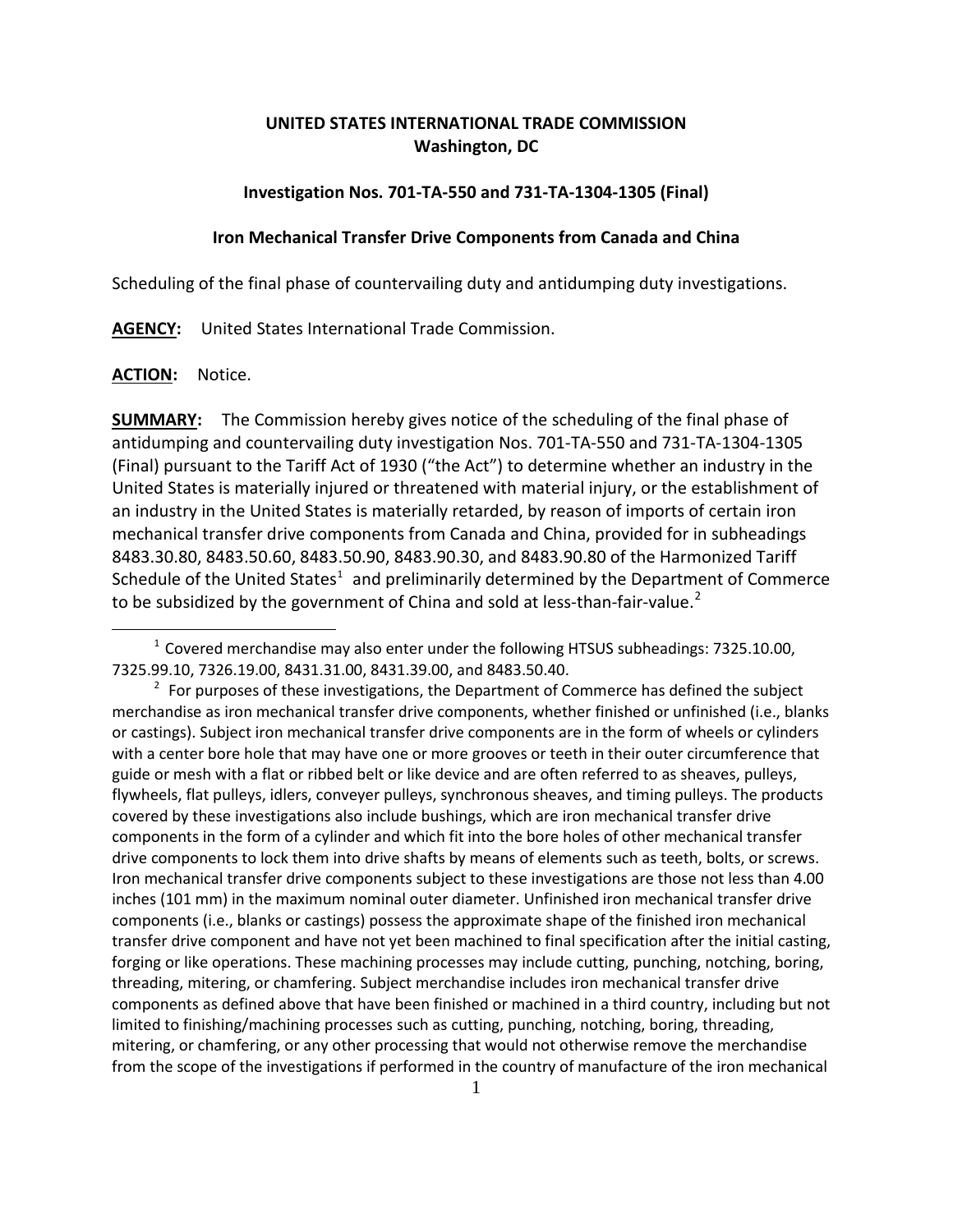## **EFFECTIVE DATE:** June 8, 2016.

**FOR FURTHER INFORMATION CONTACT:** Mary Messer (202-205-3193), Office of Investigations, U.S. International Trade Commission, 500 E Street SW, Washington, DC 20436. Hearing-impaired persons can obtain information on this matter by contacting the Commission's TDD terminal on 202-205-1810. Persons with mobility impairments who will need special assistance in gaining access to the Commission should contact the Office of the Secretary at 202-205-2000. General information concerning the Commission may also be obtained by accessing its internet server (*[http://www.usitc.gov](http://www.usitc.gov/)*). The public record for these investigations may be viewed on the Commission's electronic docket (EDIS) at *[http://edis.usitc.gov](http://edis.usitc.gov/)*.

#### **SUPPLEMENTARY INFORMATION:**

 $\overline{a}$ 

**Background.**--The final phase of these investigations is being scheduled pursuant to sections 705(b) and 731(b) of the Tariff Act of 1930 (19 U.S.C. 1671d(b) and 1673d(b)), as a result of affirmative preliminary determinations by the Department of Commerce that certain benefits which constitute subsidies within the meaning of section 703 of the Act (19 U.S.C. 1671b) are being provided to manufacturers, producers, or exporters in China of iron mechanical transfer drive components, and that such products imported from China and Canada are being sold in the United States at less than fair value within the meaning of section 733 of the Act (19 U.S.C. 1673b). The investigations were requested in petitions filed on October 28, 2015, by TB Wood's Incorporated, Chambersburg, Pennsylvania.

For further information concerning the conduct of this phase of the investigations, hearing procedures, and rules of general application, consult the Commission's Rules of Practice and Procedure, part 201, subparts A and B (19 CFR part 201), and part 207, subparts A and C (19 CFR part 207).

transfer drive components. Subject iron mechanical transfer drive components are covered by the scope of the investigations regardless of width, design, or iron type (e.g., gray, white, or ductile iron). Subject iron mechanical transfer drive components are covered by the scope of the investigations regardless of whether they have non-iron attachments or parts and regardless of whether they are entered with other mechanical transfer drive components or as part of a mechanical transfer drive assembly (which typically includes one or more of the iron mechanical transfer drive components identified above, and which may also include other parts such as a belt, coupling and/or shaft). When entered as a mechanical transfer drive assembly, only the iron components that meet the physical description of covered merchandise are covered merchandise, not the other components in the mechanical transfer drive assembly (e.g., belt, coupling, shaft). For purposes of these investigations, a covered product is of ''iron'' where the article has a carbon content of 1.7 percent by weight or above, regardless of the presence and amount of additional alloying elements.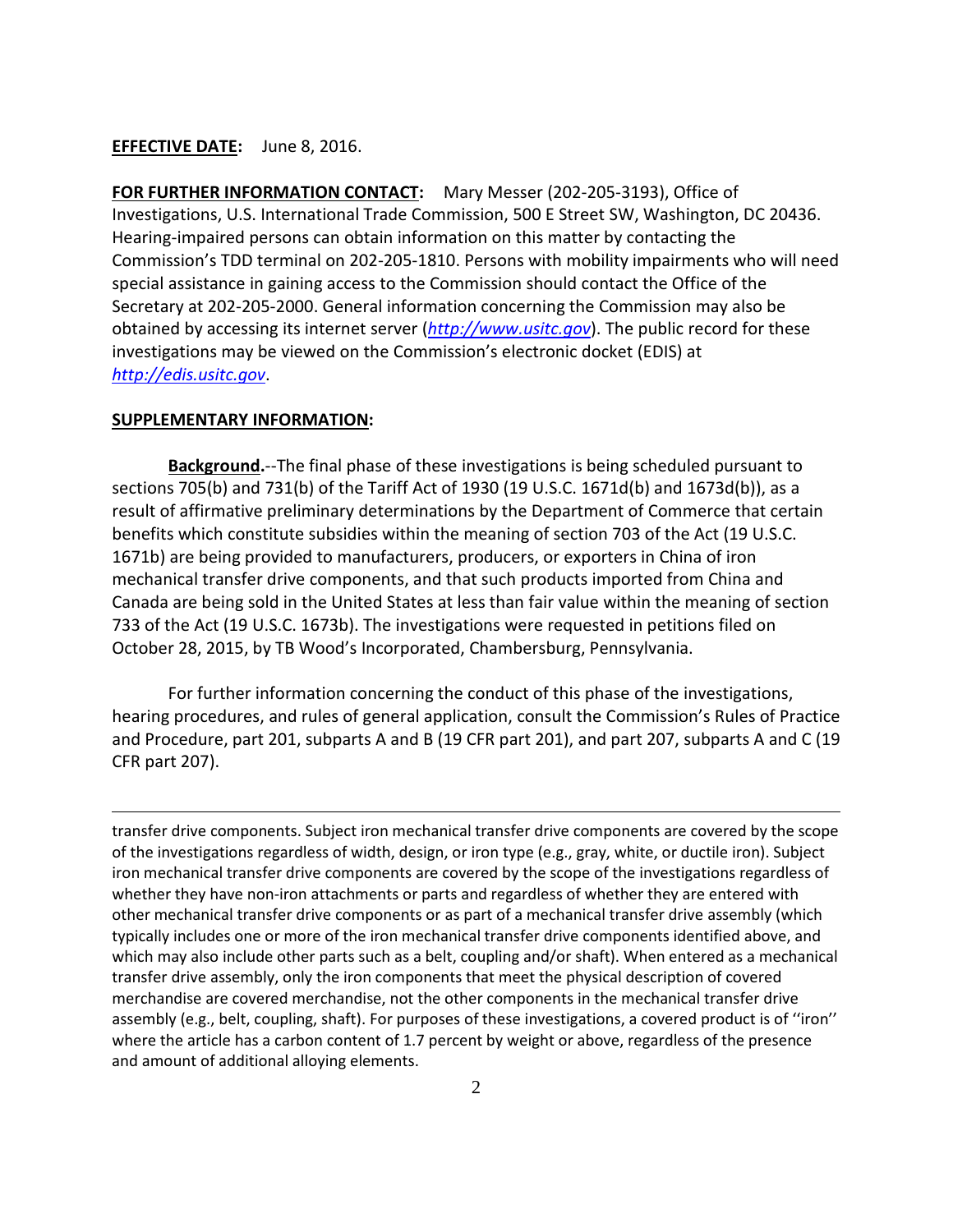**Participation in the investigations and public service list.**--Persons, including industrial users of the subject merchandise and, if the merchandise is sold at the retail level, representative consumer organizations, wishing to participate in the final phase of these investigations as parties must file an entry of appearance with the Secretary to the Commission, as provided in section 201.11 of the Commission's rules, no later than 21 days prior to the hearing date specified in this notice. A party that filed a notice of appearance during the preliminary phase of the investigations need not file an additional notice of appearance during this final phase. The Secretary will maintain a public service list containing the names and addresses of all persons, or their representatives, who are parties to the investigations.

**Limited disclosure of business proprietary information (BPI) under an administrative protective order (APO) and BPI service list.**--Pursuant to section 207.7(a) of the Commission's rules, the Secretary will make BPI gathered in the final phase of these investigations available to authorized applicants under the APO issued in the investigations, provided that the application is made no later than 21 days prior to the hearing date specified in this notice. Authorized applicants must represent interested parties, as defined by 19 U.S.C. 1677(9), who are parties to the investigations. A party granted access to BPI in the preliminary phase of the investigations need not reapply for such access. A separate service list will be maintained by the Secretary for those parties authorized to receive BPI under the APO.

**Staff report.**--The prehearing staff report in the final phase of these investigations will be placed in the nonpublic record on October 4, 2016, and a public version will be issued thereafter, pursuant to section 207.22 of the Commission's rules.

**Hearing.**--The Commission will hold a hearing in connection with the final phase of these investigations beginning at 9:30 a.m. on Tuesday, October 18, 2016, at the U.S. International Trade Commission Building. Requests to appear at the hearing should be filed in writing with the Secretary to the Commission on or before October 12, 2016. A nonparty who has testimony that may aid the Commission's deliberations may request permission to present a short statement at the hearing. All parties and nonparties desiring to appear at the hearing and make oral presentations should participate in a prehearing conference to be held on October 17, 2016, at the U.S. International Trade Commission Building, if deemed necessary. Oral testimony and written materials to be submitted at the public hearing are governed by sections 201.6(b)(2), 201.13(f), and 207.24 of the Commission's rules. Parties must submit any request to present a portion of their hearing testimony **in camera** no later than 7 business days prior to the date of the hearing.

**Written submissions.**--Each party who is an interested party shall submit a prehearing brief to the Commission. Prehearing briefs must conform with the provisions of section 207.23 of the Commission's rules; the deadline for filing is October 11, 2016. Parties may also file written testimony in connection with their presentation at the hearing, as provided in section 207.24 of the Commission's rules, and posthearing briefs, which must conform with the